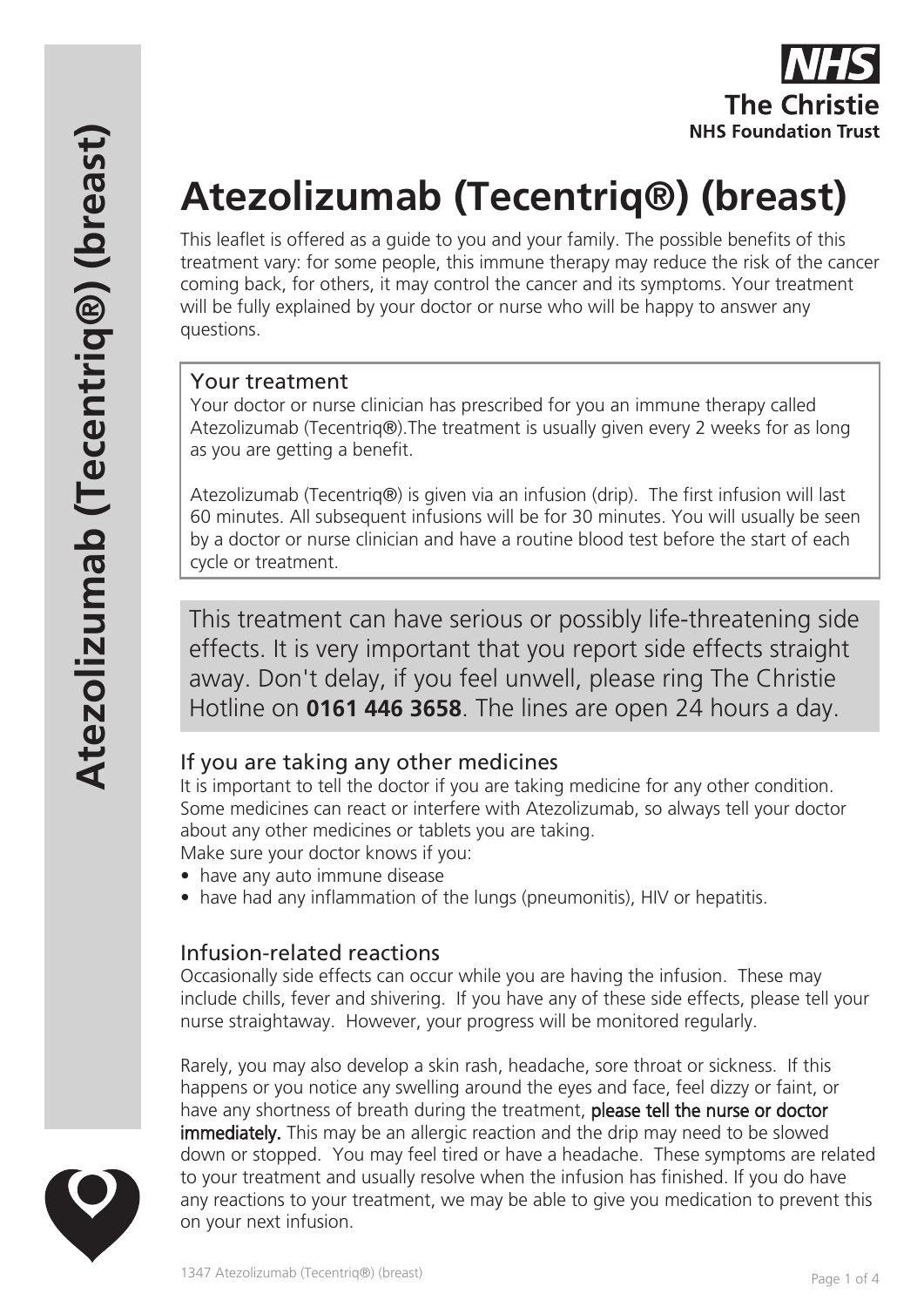## Possible side effects

Many patients do not get any side effects with Atezolizumab (Tecentriq®). The most common side effects are related to the way that the drug treats the cancer by boosting the immune system. They are generally different from the side effects which occur following chemotherapy. Some are more likely to occur than others. We are all different, so we may get different side effects with varying severity.

# Common side effects (more than 1 in 10)

#### • Fatigue

Atezolizumab (Tecentriq®) may make you feel tired and lacking in energy. It can be frustrating when you feel unable to cope with routine tasks. If you do feel tired, take rest and get help with household chores. If necessary, take time off work. Gentle exercise such as walking can be beneficial. IF YOU EXPERIENCE PROFOUND TIREDNESS, when you do not feel able to get out of bed, or feel dizzy or faint, contact The Christie Hotline number without delay. This may be related to inflammation of the hormoneproducing glands (see below).

#### • Decreased appetite

Atezolizumab (Tecentriq®) may reduce your appetite. However, it is important to maintain a moderate diet during treatment. If you are struggling to maintain this, please contact your GP or medical team for advice.

#### • Diarrhoea

If diarrhoea occurs, you should take loperamide. Take 2 tablets as soon as the first liquid stool occurs. Then take one capsule with each liquid stool up to a maximum of 8 in 24 hours. If you continue to have more than 3 liquid stools a day, if you are having diarrhoea at night or if the diarrhoea continues for more than 3 days, contact The Christie Hotline number for advice. You should also contact The Christie Hotline if you have any blood or mucus in your stools, if they become darker in colour, or if you develop any tenderness or pain in your abdomen.

#### • Nausea and vomiting (sickness)

The severity of this varies from person to person. Anti-sickness medication may be given if you experience symptoms. If you continue to feel or be sick, contact your GP or The Christie Hotline.

#### • Constipation

If you develop constipation, try to eat plenty of fluids and eat foods high in fibre. Tell your doctor who may prescribe a suitable laxative.

#### • Skin rash

This can vary from mild to severe. Contact The Christie Hotline or your medical team if the rash covers more than half of your body, if it is very itchy or painful, if you develop blisters or peeling skin or if you have sores in your mouth.

## Uncommon side effects (less than 1 in 10) or rare side effects (between 1 in 100)

#### • Inflammation of the lungs

This treatment can cause inflammation of the lungs which is potentially serious. Call The Christie Hotline if you have any shortness of breath or a cough.

### • Inflammation of the liver

We will be checking your liver blood tests before each infusion, but contact The Christie Hotline if you develop yellowing of the skin or eyes (jaundice), have very dark urine or pain on the right side of your stomach.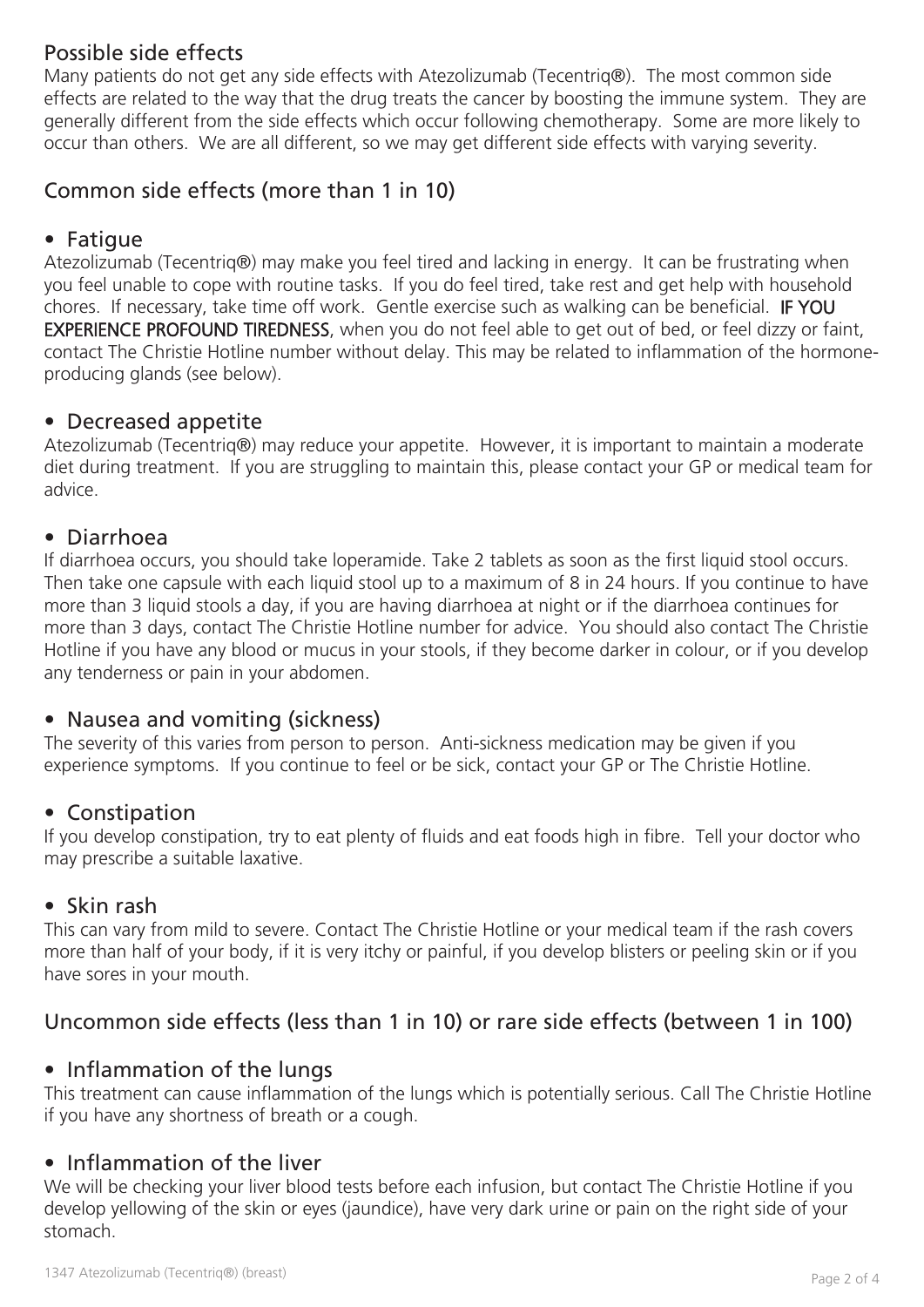# • Inflammation of the hormone producing glands

Sometimes Atezolizumab (Tecentriq®) may cause inflammation of the glands that produce vital hormones (especially the pituitary, adrenal and thyroid glands) which in turn can affect the way they work. Contact the hospital if you develop any of the following: headaches, blurred or double vision, profound tiredness, decreased sexual drive or if you become irritable or forgetful.

#### • Inflammation of the nerves

Contact The Christie if you develop muscle weakness, numbness or tingling in your hands or feet, or any dizziness or loss of consciousness.

### • Inflammation of the eyes

Sometimes Atezolizumab (Tecentriq®) can cause the eyes to become inflamed. Contact the hospital if you develop any redness or pain in your eye or if you develop any problems with your vision.

## • Inflammation of the bowel leading to bowel perforation

Rarely the bowel can become very inflamed and this can lead to a small hole developing in the wall of the bowel (perforation). You will be closely monitored for this but if you develop diarrhoea as described above, any abdominal pain or blood or mucus in the stools, contact The Christie Hotline immediately.

#### • Immune-related kidney problems

This is caused when the kidneys become inflamed and can stop working properly. We will be monitoring your kidney function carefully but contact The Christie Hotline if you find that you are very tired or if you notice that you are passing less urine than usual.

## Serious and potentially life-threatening side effects

In a very small number of patients, immunotherapy can cause very severe side effects which may rarely result in permanent disability or death. Should you wish to discuss this further ask the team caring for you.

Not all side effects are listed above and there may be some rare and unusual side effects that we are unaware of. Please contact your medical team if you experience any unusual symptoms.

#### Sex, contraception and fertility

It is important that you do not get pregnant or father a child whilst on immunotherapy. There is evidence that these drugs can affect the unborn child. It is important that you use effective contraception for as long as you are on the treatment and for at least 5 months after the treatment has finished. Women should stop breastfeeding whilst being treated with Atezolizumab (Tecentriq®) since it is unknown if the medication is excreted through breast milk.

We do not know if Atezolizumab (Tecentriq®) affects fertility.